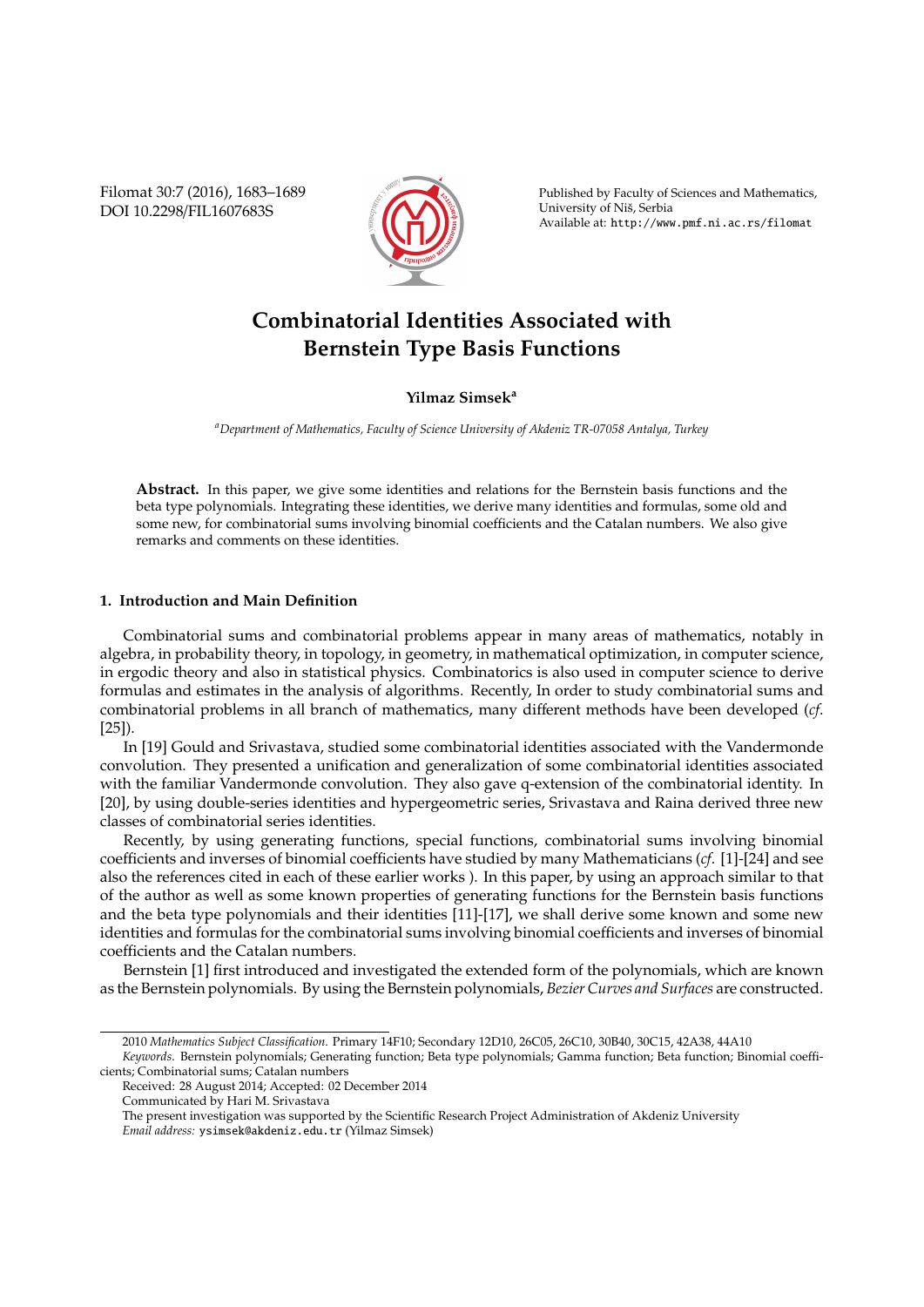These polynomials are used to approximate a curve and also derive many combinatorial identities (*cf*. [17], [15], [14]). Recently, the Bernstein polynomials have many applications: in approximations of functions, in statistics, in numerical analysis, in *p*-adic analysis, in the solution of differential equations and in Computer Aided Geometric Design (CAGD). In CAGD, polynomials are often expressed in terms of the Bernstein basis functions. These polynomials are called Bezier curves (*cf*. [1], [3], [4], [5], [6], [11], [12], [13], [14], [15], [16], [17] and see also the references cited in each of these earlier works).

The Bernstein basis functions  $B_k^n(x)$  are defined as follows (*cf*. [1], [3], [4]):

**Definition 1.1.** Let  $x \in [0, 1]$ . Let n and n be non-negative integers. The Bernstein basis functions  $B_k^n(x)$  can be *defined by*

$$
B_k^n(x) = \binom{n}{k} x^k (1-x)^{n-k},\tag{1}
$$

*where*

$$
k=0,1,\ldots,n,
$$

*and*

$$
\binom{n}{k} = \frac{n!}{k!(n-k)!}.
$$

**Remark 1.2.** *Definition 1.1 is modified by Goldman [4, p. 384, Eq.(24.6)]. If the interval* [0, 1] *is extended to arbitrary intervals [a, b] and x is replaced by*  $\frac{x-a}{b-a}$ *, then Definition 1.1 yields the corresponding well known results concerning the Bernstein basis functions*  $B_k^n(x, a, b)$ *:* 

$$
B_k^n(x;a,b) = {n \choose k} \left(\frac{x-a}{b-a}\right)^k \left(\frac{b-x}{b-a}\right)^{n-k},
$$
\n(2)

*where k* = 0, 1,  $\cdots$ , *n* and  $x \in [a, b]$  (cf. [1], [4, p. 384, Eq.(24.6)], [14]).

In [15], we defined a new class polynomials which are related to the family of the Bernstein polynomials, the unification of the Bernstein type polynomials and the beta polynomials:

**Definition 1.3.** *Let b, n and k be nonnegative integers. Then we define*

$$
Y_k^n(x;b) = \left(\begin{array}{c} n \\ b \end{array}\right) \frac{x^k(1+x)^{n-k-b}}{2^{b-1}}.
$$
 (3)

*where*  $n \geq k + b$ ,

$$
\binom{n}{b} = \frac{n!}{b!(n-b)!}, n \ge b,
$$

 $k = 0, 1, 2, \ldots, n$  and  $b = 0, 1, 2, \ldots, n$ .

In this paper, we also use the following notations:

$$
\mathbb{N}:=\{1,2,3,\cdots\}
$$

and

$$
\mathbb{N}_0:=\mathbb{N}\cup\{0\}\,.
$$

Combinatorial sums involving binomial coefficients are very important applications in all branches of Mathematics. In order to find identities and formulas , some old and some new, for the Catalan numbers and combinatorial sums involving binomial coefficients and inverse binomial coefficients, we give some identities and relations for the Bernstein basis functions and the beta type polynomials. In order to give identities related to the Bernstein basis functions and combinatorial sums, we need the the following lemma.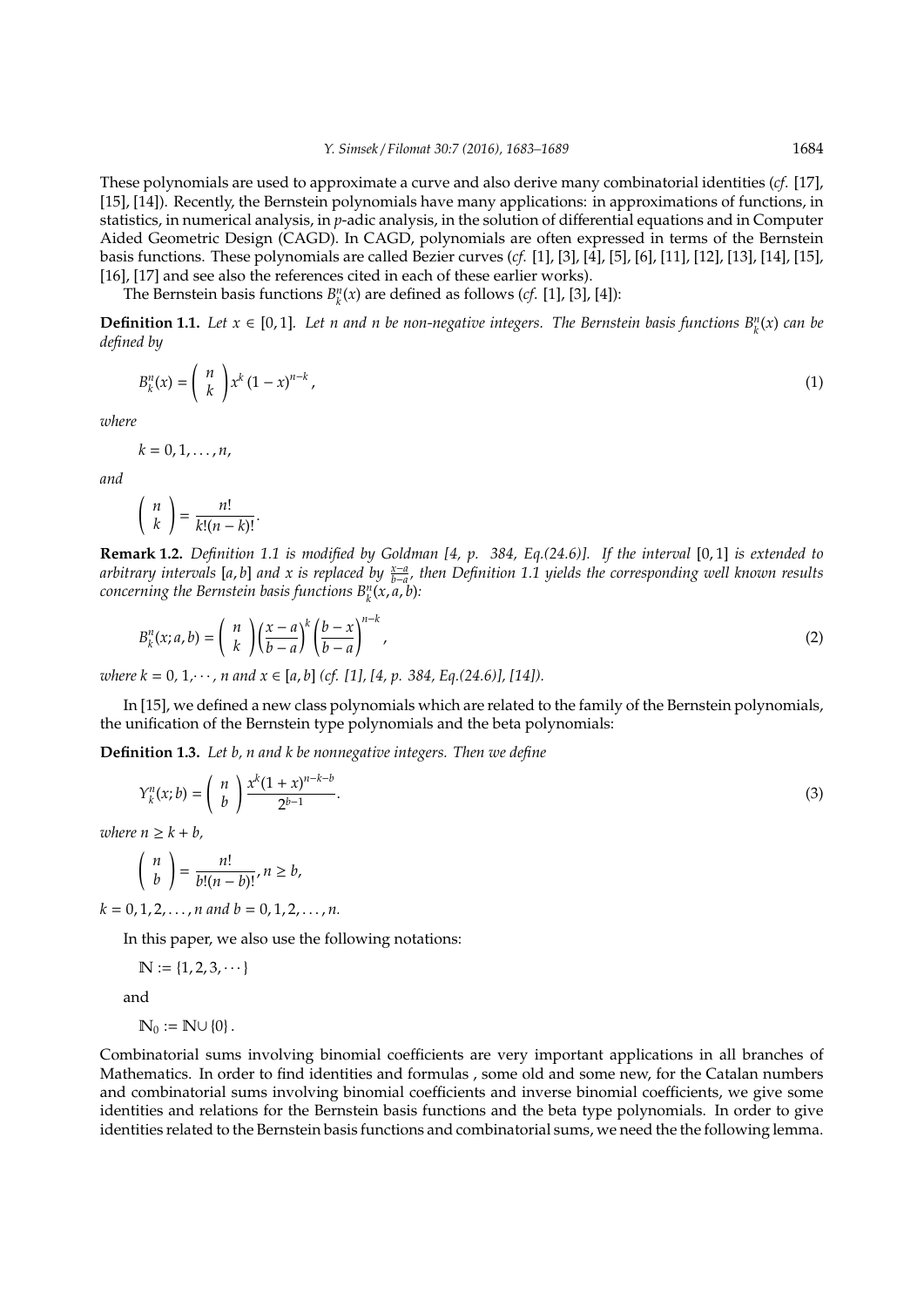**Lemma 1.4.** *(Generalized multinomial identity [2, p. 41, Equation (12m)]) If*  $x_1, x_2, \ldots, x_m$  *are commuting elements of a ring*  $(\Leftrightarrow x_i x_j = x_j x_i$ ,  $1 \le i < j \le m$ ), then we have for all real or complex variable  $\alpha$ :

$$
(x_1 + x_2 + \dots + x_m)^{\alpha} = \sum_{v_1, v_2, \dots, v_m \ge 0} C^{\alpha}_{v_1, \dots, v_m, x_1^{v_1} x_2^{v_2} \dots x_m^{v_m},
$$
\n(4)

*the last summation takes places over all positive or zero integers*  $v_i \geq 0$ *, where* 

$$
C_{v_1,\dots,v_{m1}}^{\alpha} = \begin{pmatrix} \alpha \\ v_1, v_2, \dots, v_m \end{pmatrix} := \frac{(\alpha)_{v_1+v_2+\dots+v_m}}{v_1!v_2!\dots v_m!}
$$

*are called generalized multinomial coefficients, where*  $(x)_0 = 1$ *.* 

**Remark 1.5.** *The following multinomial identity is equivalent to (4):*

$$
(x_1 + x_2 + \dots + x_v)^k = \sum_{m_1 + m_2 + \dots + m_{v-1} = k} \frac{x_1^{m_1}}{m_1!} \frac{x_2^{m_2}}{m_2!} \dots \frac{x_v^{k - (m_1 + m_2 + \dots + m_{v-1})}}{(k - (m_1 + m_2 + \dots + m_{v-1}))!}
$$
  
= 
$$
\sum_{m_1 + m_2 + \dots + m_{v-1} = k} C_{m_1, \dots, m_{v-1}}^k x_1^{m_1} x_2^{m_2} \dots x_v^{k - (m_1 + m_2 + \dots + m_{v-1})},
$$

*where*

$$
\sum_{m_1+m_2+\ldots+m_{v-1}=k}=\sum_{m_1=0}^k\sum_{m_2=0}^{k-m_1}\cdots\sum_{m_v=0}^{k-m_1-m_2-\cdots-m_{v-1}}.
$$

In order to find combinatorial sums in Section 2, we also need the following identities and relations for the Bernstein basis functions, the gamma function and the beta function.

In [14], we proved the following theorems:

**Theorem 1.6.** *([14, p. 475, Theorem 2.1.]) Let*  $n \geq k_1 + \cdots + k_v$ *. Then we have* 

$$
B_{k_1+\cdots+k_v}^n(x) = \frac{\sigma^{k_1+\cdots+k_v-n}k_1!\cdots k_v!}{(k_1+\cdots+k_v)!}
$$
  
 
$$
\times \sum_{m_1+\cdots+m_{v-1}=n} C_{m_1,\cdots,m_{v-1}}^n B_{k_v}^{m_{v-1}}(x) B_{k_{v-1}}^{m_{v-2}}(x) \cdots B_{k_1}^{m_1}(x) B_{k_2}^{n-m_1-\cdots-m_{v-1}}(x).
$$
 (5)

By substituting  $v = 2$  into (5), we have

$$
B_{k_1+k_2}^n(x) = \frac{2^{k_1+k_2-n}k_1!k_2!}{(k_1+k_2)!} \sum_{m_1=0}^n {n \choose m_1} B_{k_1}^{m_1}(x) B_{k_2}^{n-m_1}(x)
$$

(*cf*. [13, Theorem 4.1], [14]).

The *gamma function* Γ(*s*) is defined for all complex numbers except the negative integers and zero. Let *s* be a complex numbers with a positive real part. The gamma function is defined by

$$
\Gamma(s) = \int_0^\infty t^{s-1} e^{-t} dt
$$

(*cf*. [21]).

The *Beta function B*( $\alpha$ ,  $\beta$ ) is a function of two complex variables  $\alpha$  and  $\beta$ , defined by

$$
B(\alpha, \beta) = \int_{0}^{1} t^{\alpha - 1} (1 - t)^{\beta - 1} dt = B(\beta, \alpha),
$$
\n(6)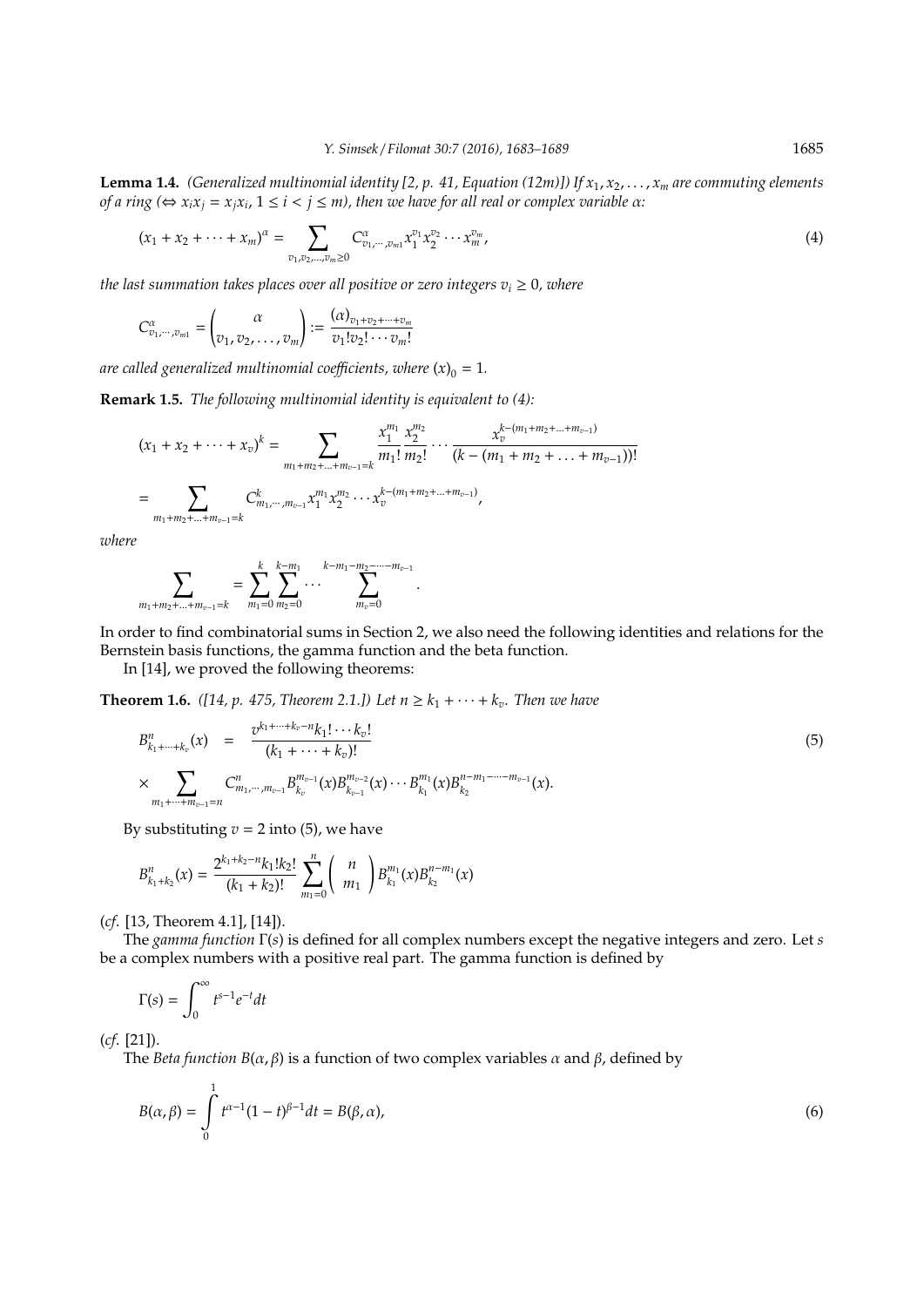where  $\alpha, \beta \in \mathbb{C}$  with positive real parts (*cf.* [21, p. 9, Eq-(60)], [22]).

A relation between the gamma function and the beta function is given by

$$
B(n,m) = \frac{\Gamma(n)\Gamma(m)}{\Gamma(n+m)} = \frac{(n-1)!(m-1)!}{(n+m-1)!},
$$
\n(7)

where *m* and *n* are positive integers (*cf*. [21, p. 9, Eq-(62)], [22]). Integral representation of the Bernstein basis functions is given by the following theorem:

**Theorem 1.7.** *([14])*

$$
\int_{a}^{b} B_{k}^{n}(x; a, b) dx = {n \choose k} (b - a) B(k + 1, n - k + 1),
$$
\n(8)

*where*  $B_k^n(x; a, b)$  *is defined in (2).* 

**Remark 1.8.** *In [21, p. 10, Eq-(69)], Srivastava and Choi defined the following integral related to the Beta function:*

$$
\int_{a}^{b} (x-a)^{\alpha-1} (b-x)^{\beta-1} dx = (b-a)^{\alpha+\beta-1} B(\alpha, \beta).
$$

The organization of this paper is given as follows:

In Section 2, by using beta function, the Bernstein basis functions, beta type polynomials and also the Marsden identity, we derive many combinatorial sums and identities involving the binomial coefficients, inverse binomial coefficients and the Catalan numbers.

#### **2. Combinatorial Sums Involving Binomial Coe**ffi**cients and the Catalan Numbers**

Combinatorial sums and binomial coefficients have been used all branches of Mathematics, particularly including Statistics, Probability, Combinatorics, Analytic Number Theory and CAGD. In this section, by applying the Riemann integral, the beta function and the gamma function to the identities for the Bernstein basis functions and the beta type polynomials, we derive many combinatorial sums involving binomial coefficients and the Catalan numbers.

Integrating both sides of Equation (5) from 0 to 1 and using Equation (8), we arrive at the following identity:

**Theorem 2.1.** *Let*  $n \in \mathbb{N}$ *. Then we have* 

$$
\sum_{m_1+\dots+m_{v-1}=n} C_{m_1,\dots,m_{v-1}}^n \binom{m_{v-1}}{k_v} \cdots \binom{m_2}{k_1} \binom{n-m_1-\dots-m_{v-1}}{k_2}
$$
  
= 
$$
\frac{v^{n-(k_1+\dots+k_v)}(k_1+\dots+k_v)!}{k_1!\dots k_v!} \binom{n}{k_1+\dots+k_v}.
$$
 (9)

Substituting  $v = 2$  into (9), we obtain the following known result due to the author [16, Theorem 5.2]:

**Corollary 2.2.** *Let*  $n \in \mathbb{N}$ *. Then we have* 

$$
\sum_{m_1=0}^n \binom{n}{m_1} \binom{m_1}{k_1} \binom{n-m_1}{k_2} = \frac{2^{n-k_1-k_2}(k_1+k_2)!}{k_1!k_2!} \binom{n}{k_1+k_2}.
$$
\n(10)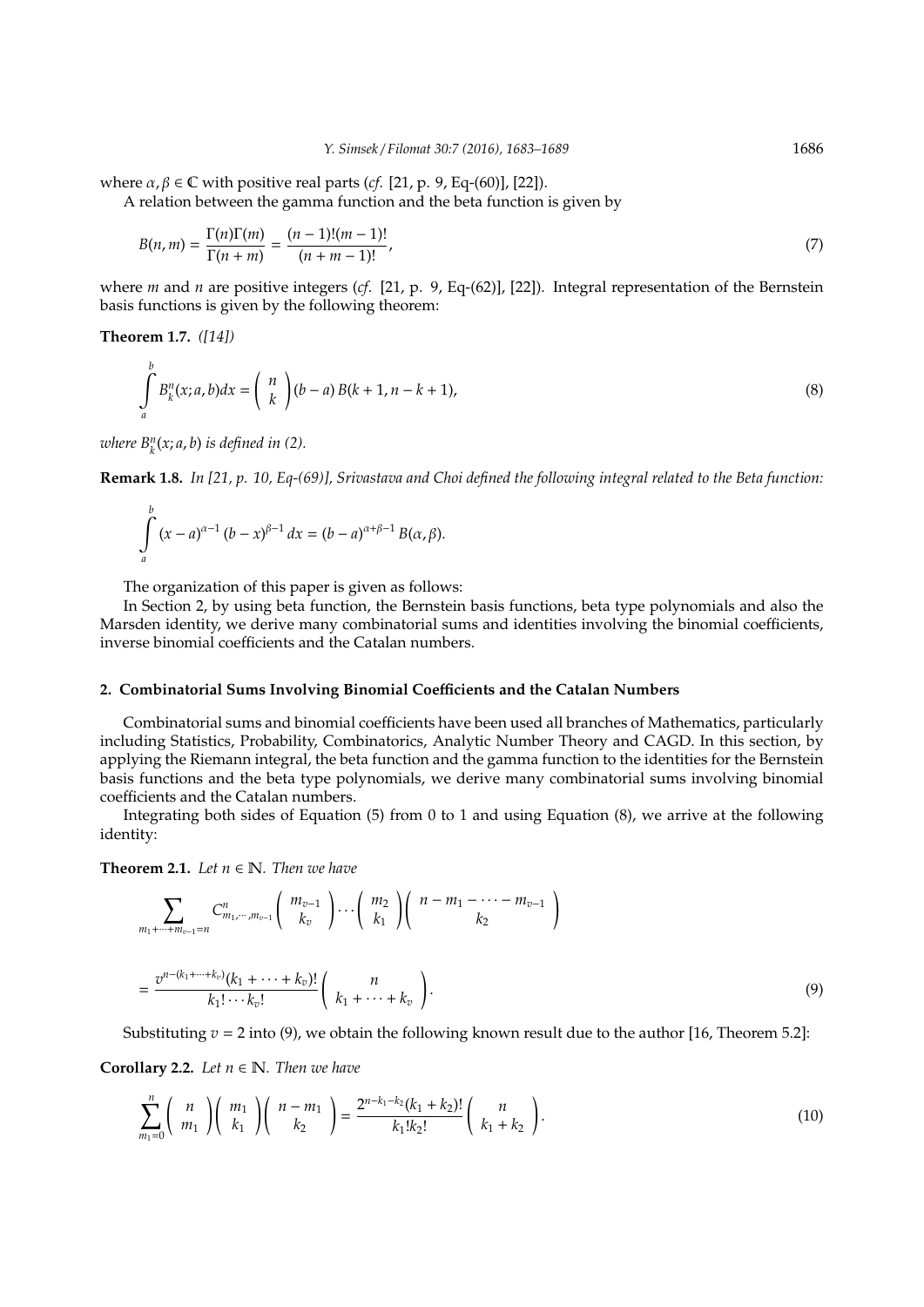If we replace  $k_1$  by 1 and  $k_2$  by 1 in (10), we obtain the following result:

**Corollary 2.3.** *Let*  $n \in \mathbb{N}$  *with*  $n \geq 2$ *. Then we have* 

$$
\sum_{m_1=1}^n m_1 (n - m_1) \binom{n}{m_1} = 2^{n-1} \binom{n}{2}.
$$

If we replace  $k_1$  by  $n$ ,  $k_2$  by 1,and  $n$  by  $2n$  in (10), we obtain the following result:

**Corollary 2.4.** *Let*  $n \in \mathbb{N}$ *. Then we have* 

2*n*

$$
\sum_{m_1=n}^{2n} \binom{2n}{m_1} \binom{m_1}{n} (2n-m_1) = \frac{2^{n-1}(n+1)!}{n!} \binom{2n}{n+1}.
$$

If we replace  $k_1$  by  $n$ ,  $k_2$  by  $n$ , and  $n$  by  $4n$  in (10), we obtain the following result:

**Corollary 2.5.** *Let*  $n \in \mathbb{N}$ *. Then we have* 

$$
\sum_{m_1=n}^{4n} \binom{4n}{m_1} \binom{m_1}{n} \binom{4n-m_1}{n} = \frac{2^{2n}(2n)!}{(n!)^2} \binom{4n}{2n}.
$$
\n
$$
(11)
$$

By using (11), we obtain the following formula for the Catalan numbers  $C_n$ , which are defined by

$$
C_n = \frac{1}{n+1} \left( \begin{array}{c} 2n \\ n \end{array} \right)
$$

(*cf*. [2], [16] and see also the references cited in each of these earlier works).

The Catalan numbers occur in the solutions of many counting problems. These numbers are related to the Riordan arrays, the Riordan group, and the ballot problem (*cf*. [16], [23] and see also the references cited in each of these earlier works).

**Corollary 2.6.** *Let*  $n \in \mathbb{N}_0$ *. Then the following identities holds true:* 

$$
C_{2n} = \frac{2^{-2n} (n!)^2}{(2n+1)!} \sum_{m_1=n}^{4n} \binom{4n}{m_1} \binom{m_1}{n} \binom{4n-m_1}{n}.
$$

In [14], by using generating functions for the Bernstein basis functions, we proved the following Marsden identity:

**Theorem 2.7.**

$$
(y-x)^n = \sum_{k=0}^n (-1)^k {n \choose k}^{-1} B_{n-k}^n(y) B_k^n(x).
$$
 (12)

By using the Marsden identity, we prove the well-known combinatorics identity involving inverse binomial coefficients.

Integrating both sides of Equation (12) with respect to *x* and *y* from 0 to 1, we get

$$
\int_0^1 \int_0^1 (y-x)^n dx dy = \sum_{k=0}^n (-1)^k {n \choose k}^{-1} \int_0^1 \int_0^1 B_{n-k}^n(y) B_k^n(x) dx dy.
$$

By substituting Equation (8) into the above equation, after some elementary calculation, we arrive at the following theorem: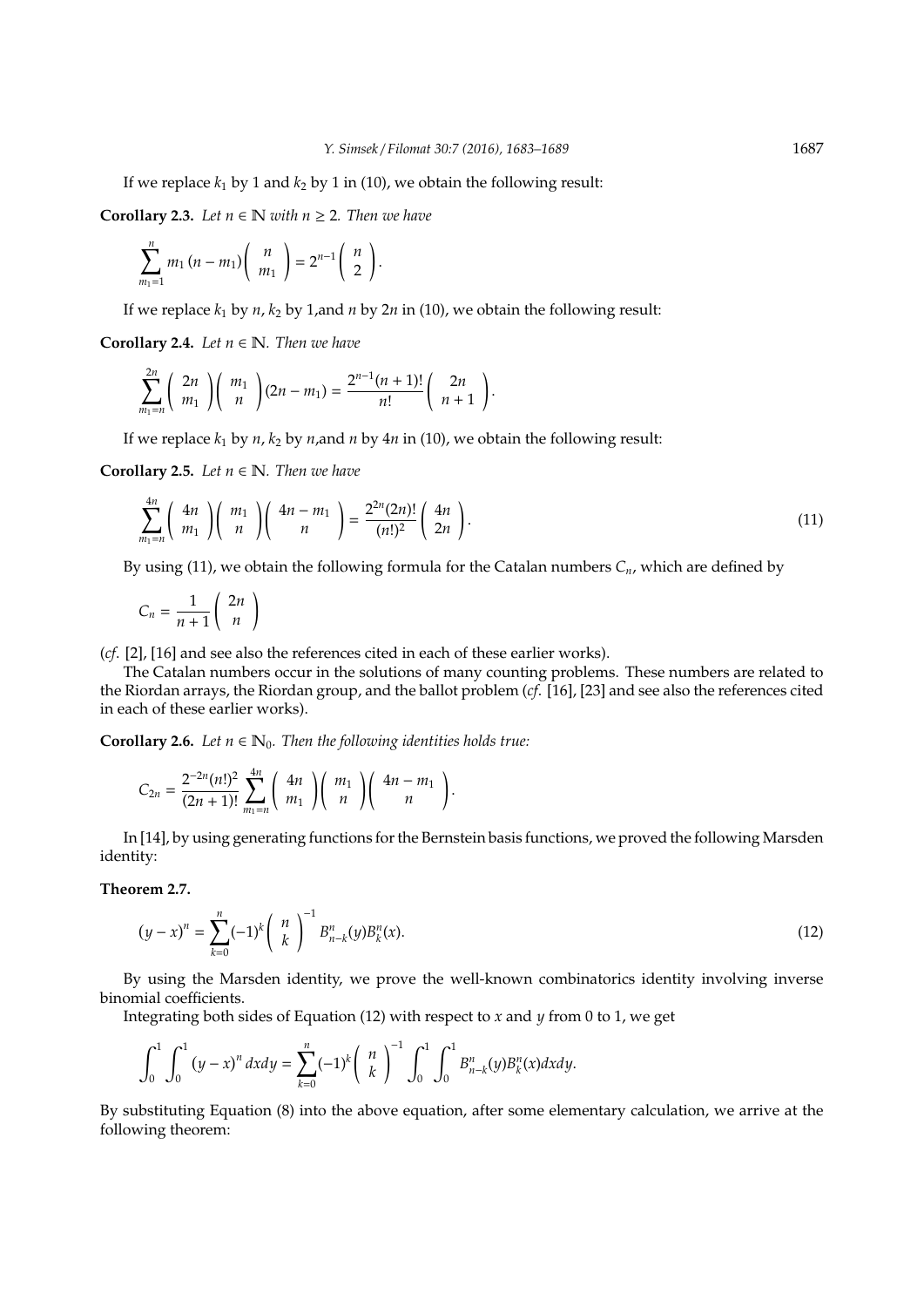**Theorem 2.8.** *Let*  $n \in \mathbb{N}$ *. Then we have* 

$$
\sum_{k=0}^{n} (-1)^{k} {n \choose k}^{-1} = (1 + (-1)^{n}) \frac{n+1}{n+2}.
$$
\n(13)

**Remark 2.9.** *In [11], we defined the function*  $\mathfrak{M}_{k,n}(x)$  *as follows:* 

$$
\mathfrak{M}_{k,n}(x)=x^k(1+x)^{n-k}.
$$

*If*  $n \geq k$ *, then we have the beta polynomials:* 

$$
\mathfrak{M}_{k,n}(x)=\mathfrak{B}_{k,j}(x).
$$

*In [17], by using the following identity*

$$
\sum_{k=0}^n \mathfrak{M}_{k,n}(x) = (1+x)^{n+1} - x^{n+1},
$$

*we give another proof of (13). Proofs of (13) was given by Gould ([8, Vol. 3, Eq-(5.13)]). Gould [7, P. 18, Eq-(1)]) gave proof of the following combinatorics identity*

$$
\sum_{k=0}^{n} (-1)^{k} \binom{x}{k}^{-1} = \left(1 + (-1)^{n} \binom{x+1}{n+1}^{-1}\right) \frac{x+1}{x+2}.
$$

*Setting*  $x = n$  *in the above equation, one can also easily obtain* (13).

In [15, Theorem 10], we approved the following identity:

$$
\sum_{b=0}^{n} Y_{k}^{n}(x;b) = \sum_{j=0}^{n} {n \choose j} 2^{j-n+1} \mathfrak{B}_{k,j}(x),
$$

where  $n \geq k + b$ .

Integrating both sides of the above equation with respect to *x* from −1 to 0, after some elementary calculations, we arrive at the following theorem:

**Theorem 2.10.** *Let*  $n \geq k + b$ *. Then we have* 

$$
\sum_{b=0}^{n} \frac{1}{2^{b-1} (n-b+1)} \frac{{\binom{n}{b}}}{{\binom{n-b}{k}}} = \sum_{j=0}^{n} \frac{{\binom{n}{j}}}{\binom{j}{k}} \frac{2^{j-n+1}}{j+1}.
$$

In [15, Theorem 11], we gave the following identity:

$$
\sum_{b=0}^n (-1)^b Y_k^n(x;b) = \sum_{j=0}^n (-1)^{n-j} \binom{n}{j} 2^{j-n+1} \mathfrak{B}_{k,j}(x),
$$

where  $n \geq k + b$ .

Integrating both sides of the above equation with respect to *x* from −1 to 0, we arrive at the following theorem:

**Theorem 2.11.** *Let*  $n \geq k + b$ *. Then we have* 

$$
\sum_{b=0}^{n} \frac{(-1)^{b}}{2^{b-1} (n-b+1)} \frac{{\binom{n}{b}}}{\binom{n-b}{k}} = \sum_{j=0}^{n} (-1)^{n-j} \frac{{\binom{n}{j}}}{\binom{j}{k}} \frac{2^{j-n+1}}{j+1}.
$$